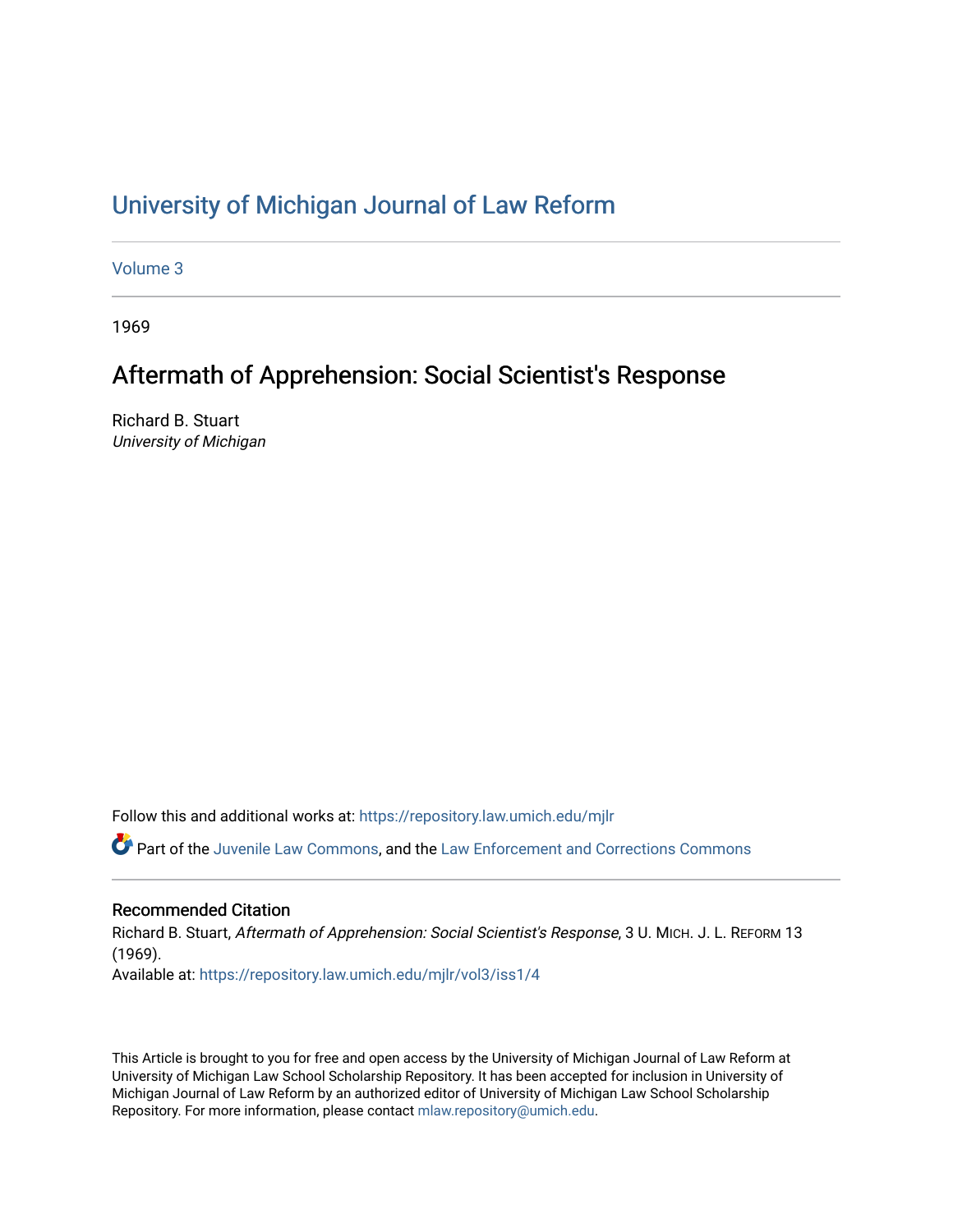## **AFTERMATH OF APPREHENSION: SOCIAL SCIENTIST'S RESPONSE**

#### Richard B. Stuart\*

#### **I. Introduction**

Gold and Williams suggest that "It appears, unfortunately, that what legal authorities commonly do upon apprehending a juvenile for his delinquent behavior is worse than not apprehending him at all." If this conclusion is correct, and it is the result of two interrelated studies,<sup>1</sup> then it should influence sweeping programmatic reforms in the social institutions concerned with promoting and safeguarding the development of youth. The intent of this article is to suggest avenues available for this reform both within and beyond the juvenile justice system. Before addressing the implications of the research, however, attention is given to the methodological considerations inherent in the study itself.

## **II. The National Survey of Youth: A Critique**

#### *A. A Review of the Study*

This research is the product of a team, headed by Gold and  $\rightarrow$ Williams, working at the Institute for Social Research of the University of Michigan. The major design of the study called for the random selection of 847 teenagers residing in the forty-eight contiguous states. All of the teenagers were interviewed by trained personnel seeking to identify, among other things, the rate, nature and consequences of delinquent acts which both did and did not eventuate in apprehension by law enforcement

Professor, School of Social Work, University of Michigan, and Director, Family and School Consultation Project, Ann Arbor, Michigan. A.B. 1955, New York University; M.S. 1960, Columbia University; D.S.W. 1965, Columbia University.

**<sup>1</sup>** The present study is a replication of earlier results published in: M. **GOLD, DELINQUENT** BEHAVIOR **IN AN AMERICAN** CITY (1969).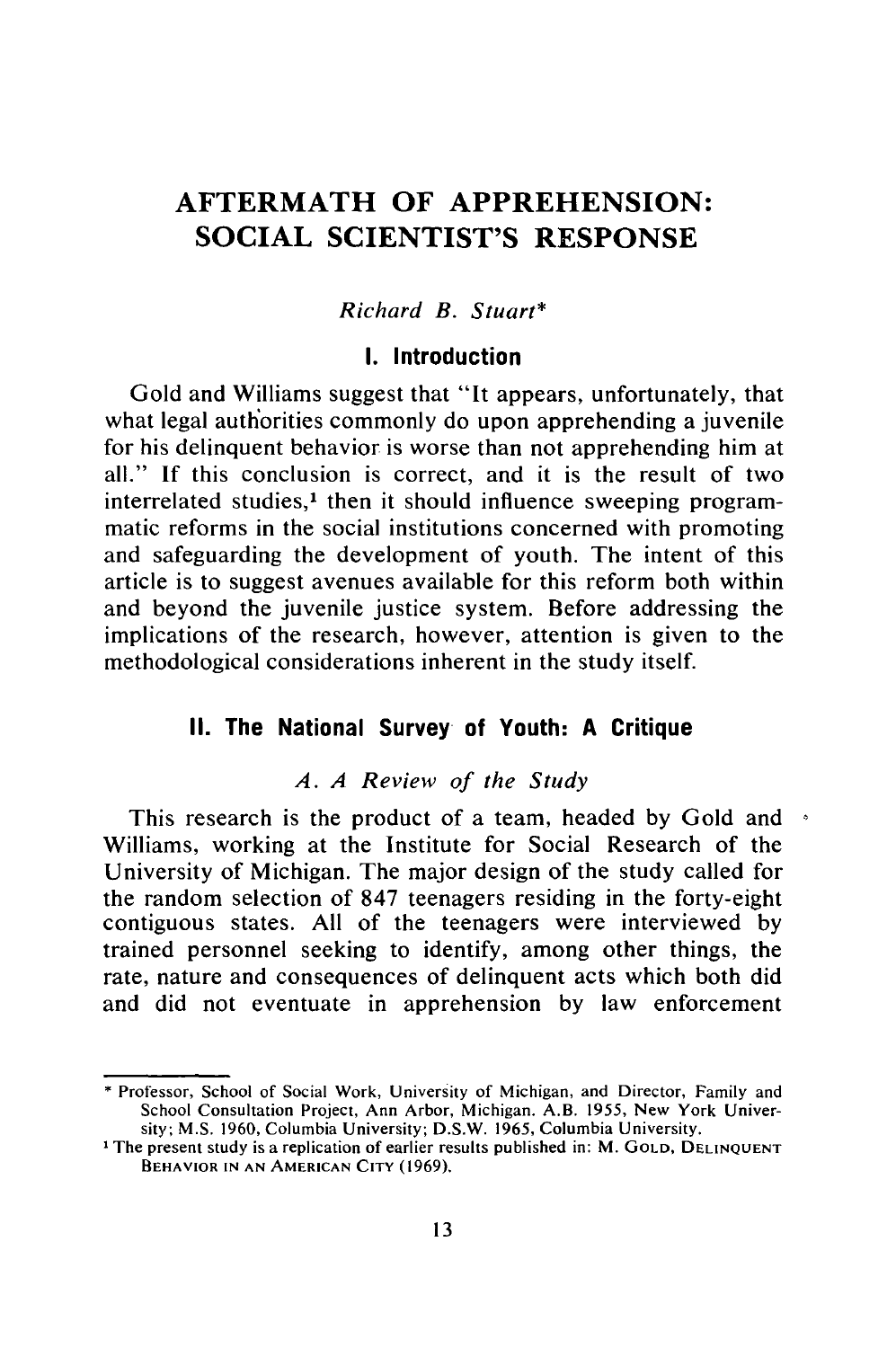officials. (It has been estimated, based upon prior research,<sup>2</sup> that the reports of "unofficial delinquencies" are between seventy and eighty-five percent accurate.) Seventy-four apprehended delinquents were identified. They were matched with thirty-five delinquents who: (a) were of the same sex; (b) were within six months of the same age; (c) were of the same race; (d) committed an undetected delinquent act within six months of the cohort's detected delinquent act; and (e) had committed approximately the same number of delinquent acts as had the cohort prior to the latter's apprehension. Data are then presented on the rates of delinquent acts, presumably including both detected and undetected offenses, committed by both groups subsequent to the apprehension of one member of each pair. It is shown that: in twenty of the pairs, the official delinquent had a greater number of post-apprehension delinquent acts than his matched peer; in ten of the pairs the unofficial delinquent exceeded his cohort in the number of offenses; and in five pairs the offense rates were equal. This result reached a  $p < .10$  level of statistical significance using the Wilcoxon Signed-Ranks Test.3

#### *B. Qualifications for Interpreting the Results*

Three qualifications must be raised in interpreting the results. The first qualification pertains to the nature of the controls employed. The authors selected criteria for cohort matching which they considered to be of prime importance. A series of other investigations, however, have suggested three additional areas which might have been major sources of variance in the results as obtained. The first of these factors is socioeconomic class. While it has been demonstrated in some studies that the rates of unreported delinquent acts are uniformly distributed across social classes, 4 other studies have shown that the rate of reported

**<sup>2</sup>**Gold, *Undetected Delinquent Behavior,* 3 J. RESEARCH **ON** CRIME **AND DELINQUENCY** 27-46 (1966).

a "Statistical analysis demonstrates that the more frequent subsequent delinquent behavior of the apprehended respondents as compared to their unapprehended matches is so large that it could have occurred by chance only once in ten times." Gold & Williams, *National Study of the Aftermath of Apprehension,* 3 **PROSPECTUS:** A **JOURNAL** OF LAW REFORM 3-12 (1969).

<sup>&</sup>lt;sup>4</sup> Dentler & Monroe, *Early Adolescent Theft*, 26 AM. SOCIOLOGICAL REV. 733-743 (1961); Nye, Short & Olson, *Socioeconomic Status and Delinquent Behavior,* 63 AM. J. Soc. 381-389 (1958); and Murphy, Shirley & Witmer, *The Incidence of Hidden Delinquency,* **16 AM. J. ORTHOPSYCHIATRY** 686-696 (1946).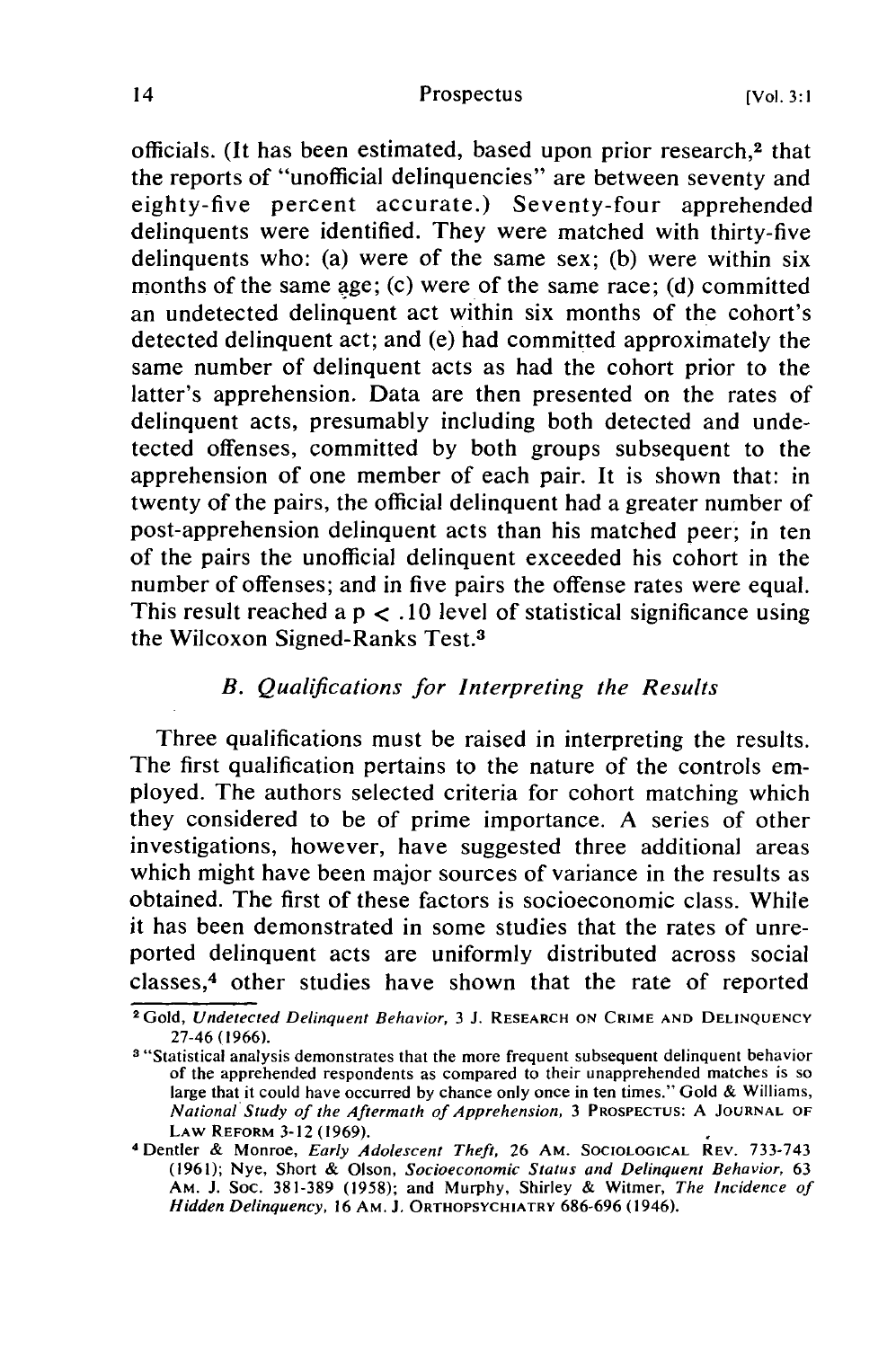offenses is significantly greater among lower class persons<sup>5</sup> and particularly among lower class persons living in class-uniform areas. 6 In addition, it has been shown that members of lower class groups are more likely to commit more serious unreported actions.<sup>7</sup> The second of these factors is family composition. It has been shown, for example, that adolescents residing in one-parent homes are significantly more likely to engage in higher rates of delinquent activities than are adolescents in intact families.<sup>8</sup> Finally, area of residence, whether urban versus semiurban or rural9 or whether characterized by high or low concentrations of delinquent peers,10 correlates heavily with the rates of reported and unreported delinquencies. Because these factors were uncontrolled in the matching of subjects, it is not possible to determine the proportion of variance between groups which each might have contributed.

The second qualification pertains to the absence of data concerning the seriousness of offenses by adolescents in both groups. If it is true that unreported delinquent acts tend to be less serious than those acts which come to public attention, $11$  then one may wonder whether the two groups can be equated on this dimension. Furthermore, evaluations of the seriousness of those delinquent acts which follow apprehension is of great value, for if the acts of one group consist of minor self-as-victim offenses while those of another are of a socially aggressive nature, the results would merit very different action alternatives than would be true if the offenses were comparable across groups. Treatment of the offenses as equal, however, could lead to incorrect inappropriate action.

The third qualification, and this is a minor one, pertains to the selection of a .10 level of acceptance for statistical results. Con-

**<sup>5</sup>** Short **&** Nye, Extent of Unrecorded Delinquency, Tentative Conclusions, 49 J. **CRIM.** L. C. **&** P. **S.** 296-302 (1958). **<sup>6</sup>**Clark & Wenninger, Socio-Economic Class and Area as Correlates of Illegal Behavior

Among Juveniles, 27 AM. Soc. REV. 826-834 (1962).

**<sup>7</sup>** Erickson & Empey, Court Records, Undetected Delinquency and Decision Making, 54 J. CRIM. L. C. **&** P. **S.** 456-469 (1963).

**<sup>8</sup>** Monahan, Family Status and the Delinquent Child: A Reappraisal and Some New Findings, 35 **SOCIAL** FORCES 251-258 (1957).

<sup>&</sup>lt;sup>9</sup> Clark & Wenninger, supra note 6.

**<sup>10</sup>**Erickson & Empey, Class Position, Peers and Delinquency, 49 Soc. & Soc. Research 268-282 (1965); E. **SUTHERLAND,** PRINCIPLES OF CRIMINOLOGY (5th ed 1955).

<sup>&</sup>lt;sup>11</sup> Erickson & Empey, supra note 7.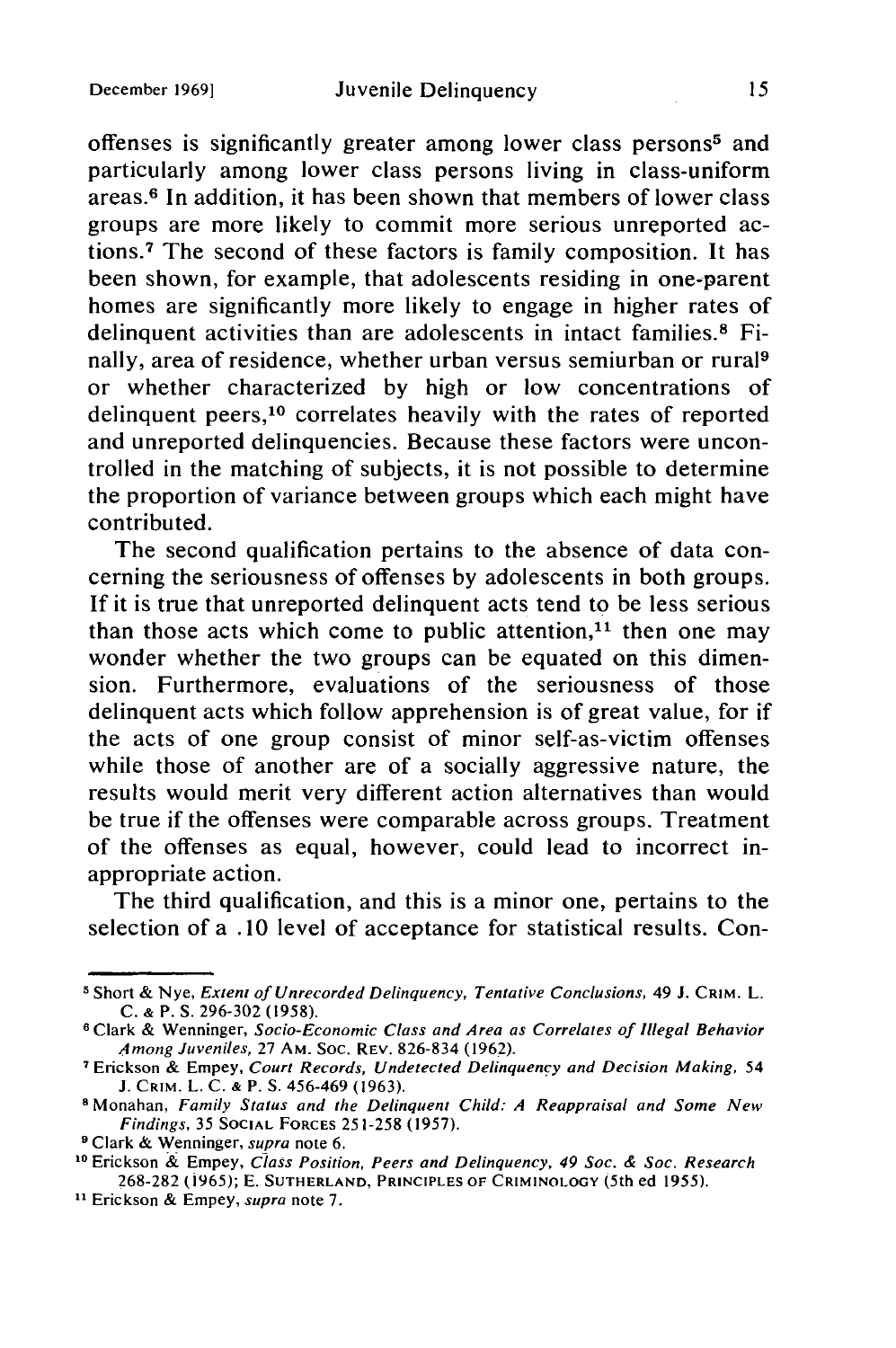servative practice would suggest the adoption of the more stringent .05 level.

In summary, it can be said that the work of Gold and Williams represents an interesting and provocative study, but one which warrants interpretive caution.

### *C. An Unanswered Question*

With the assumption that the three foregoing qualifications will be removed through further explication of the results of the present research and subsequent studies, one important, unanswered question remains. How can the differences between the two groups be explained?

There are at least three possible explanations for why the apprehended group might be expected to engage in acts of a more serious nature. First, it is possible that primarily "high risk" teenagers are apprehended. Piliavin and Briar,12 for example, have shown that police disposition of those suspected of crimes, ranging from outright release through detention in juvenile halls, is highly contingent upon the demeanor and dress of suspects and these, in turn, are correlated with socio-demographic factors. Furthermore, Cohn<sup>13</sup> has shown that dispositions following arrest are also more heavily contingent upon these social factors than they are upon the nature of severity of the offense. This would suggest a strong influence for factors essentially irrelevant to the local character of the offense. Secondly, it is possible that the differential processing of offenders may have influenced the probability that subsequent offense rates might be high. For example, some of those apprehended undoubtedly were released immediately with or without parental notification while others were undoubtedly confined in correctional institutions. Data presented by Eysenck<sup>14</sup> suggest that the offense rate of individuals varies as a function of the severity of their "correctional" experiences. One must therefore wonder about the relative contribution of experiences ranging from police interrogation about

<sup>12</sup> .Piliavin & Briar, Police Encounters *with* Juveniles, 70 AM. J. Soc. 206-214 (1964). **<sup>13</sup>**Cohn, Criteria for the *Probation Officer's Recommendations to the Juvenile Court*

*Judge,* 9 CRIME **& DELINQUENCY** 262-275 (1963).

<sup>14</sup>**H..EYSENCK, FACT AND FICTION IN** PSYCHOLOGY 257-294 (1965).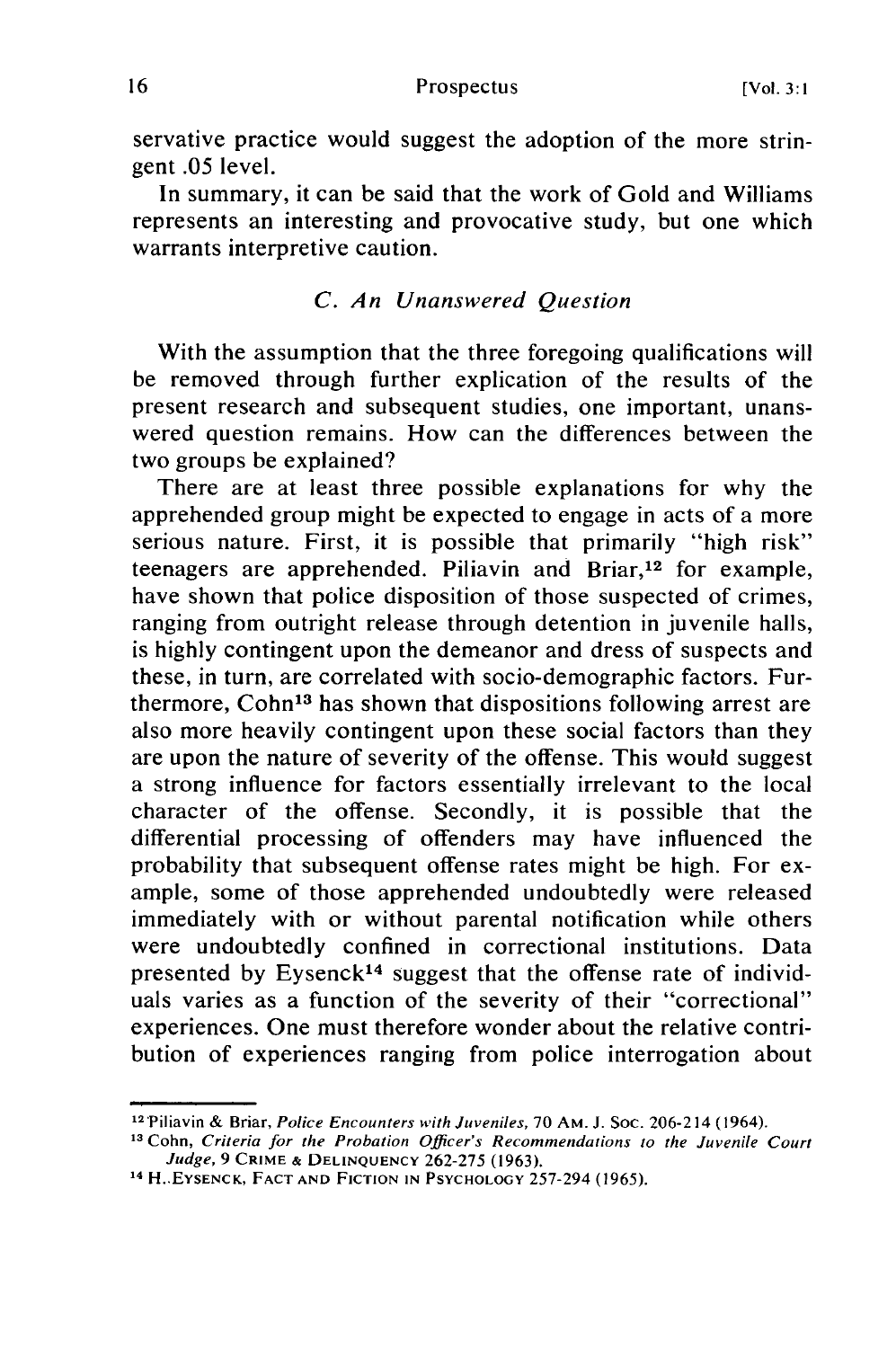offenses through court appearance and removal from the community to subsequent delinquency. 15 Finally, it is possible that many subsequent offenses may have resulted from the mere fact of stigmatization of the teenager by the police, members of the court staff or others in the community. This process has been termed "secondary deviance determination"<sup>16</sup> and refers to the predictable subsequent arrest of a suspect previously known to law enforcement officials and the closing of school and employment options for those identified as offenders.

Any or all of these three factors might explain the observation that teenagers apprehended for offenses may be more likely to engage in subsequent delinquent acts than nonapprehended counterparts. The remainder of this article will deal with an exploration of the possible consequences of one aspect of the second set of explanations: the nature and efforts of juvenile court processing of individual cases.

## **II. The Need for Reform of Juvenile Courts**

#### *A. Philosophical and Organizational Redefinition*

It is well known<sup>17</sup> that juvenile courts are faced with two rather paradoxical objectives. On one hand, courts are charged with the necessity to protect the community from the anti-social activities of teenagers identified as "delinquent." Communities commonly clamor for punitive dispositions of offenders, achieving at least the removal of an anti-social adolescent from the community for a time, and at most, discouragement of delinquent acts by others as a result of the example set by punitive court action. This demands a strict set of court procedures to assure fair treatment for both the defendent and the community. On the other hand, courts are charged with the necessity to protect the adolescent offender from the unfortunate consequences of his own misguided actions and

**<sup>15</sup>** Stuart, Critical Reappraisal and Reformulation of Selected 'Mental Health' Programs, **PROCEEDINGS** OF THE FIRST **BANFF INTERNATIONAL CONFERENCE ON** BEHAVIOR MODIFICATION, (H. Hamerlynck & L. Acker eds.) in press.

**<sup>16</sup>** Lemert, The Concept of Secondary Deviation, **HUMAN DEVIANCE, SOCIAL** PROBLEMS **AND SOCIAL** CONTROL at 40-64 (1967).

**<sup>17</sup>** Dunham, The Juvenile Court: Contradictory Orientations in Processing Offenders, 23 LAW **& CONTEMP.** PROB. 508-527 (1958).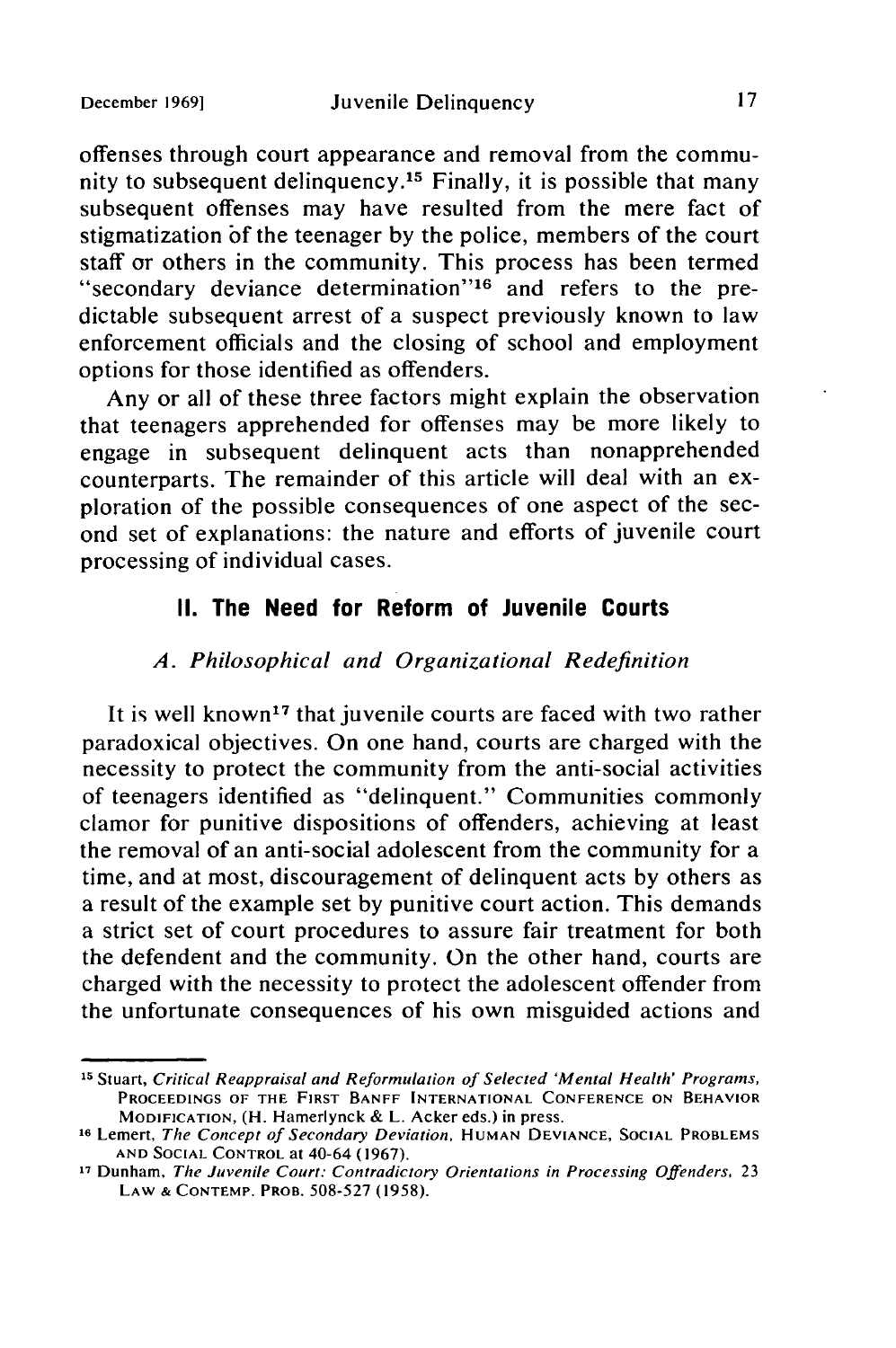mismanagement at the hands of parents and others in the community. This procedure demands the use of rehabilitative strategies and flexible court rules, requirements in direct contradiction to the demands of the first goal.

Without discussing the merits of retribution as a legal philosophy, adherents of the first position are troubled by a realization that there is a growing body of evidence which suggests that punitive strategies may actually increase rather than decrease the offense rates of punished individuals.18 Furthermore, growing evidence suggests that broader sociological considerations, such as the effects of race, class and opportunity structure,19 impinge upon the behavior of offenders rendering obsolete the social Darwinist conception of individual responsibility. Yet, the persistent failures of rehabilitative programs,<sup>20</sup> the frequent abuse of the defendent's civil rights in therapeutically oriented courts,<sup>21</sup> and a general regard for community safety would dissuade proponents of the second goal from seriously limiting the court's community protective role. As a result, a stalemate persists with courts pursuing bifurcated and often self-defeating objectives.

There are at least three responses available to this dilemma. The first is to do nothing and to accept a malfunctioning system as the best alternative. This would appear to be an indefensible position, however, in the face of mounting evidence such as that presented by Gold and Williams. The second is to establish semi-autonomous subdivisions within courts, one concerned with purely legal determinations, the other concerned with social and preventive functions. If such an approach were adopted, the legalistic orientation of the first unit would not necessarily proscribe the sociological jurisprudence suggested by Roscoe Pound, $22$  but it would stress legal guarantees of the rights of the accused. The second unit, however, would have freedom to intervene in a wide variety of situations believed likely to eventuate in offenses. While punitive strategies might be available to the first unit,

**<sup>18</sup>** Stuart, *supra* note **15.**

**<sup>19</sup>** R. CLOWARD **&** L. **OHLIN, DELINQUENCY AND** OPPORTUNITY at 145-159, (196 **1).**

**<sup>20</sup>** R. **STUART,** TRICK **OR** TREATMENT: **HOW AND** WHEN PSYCHOTHERAPY **FAILS** (1969).

<sup>21</sup> Tappan, *Treatment Without Trial,* 24 **SOCIAL** FORCES **306-311** (1946).

<sup>22</sup> Masotti & Weinstein, *Theory and Application oJ Roscoe* Pound's Sociological Jurisprudence: Crime Prevention or Control? 2 PROSPECTUS: A **JOURNAL** OF **LAw** REFORM 43 1-449 (1969).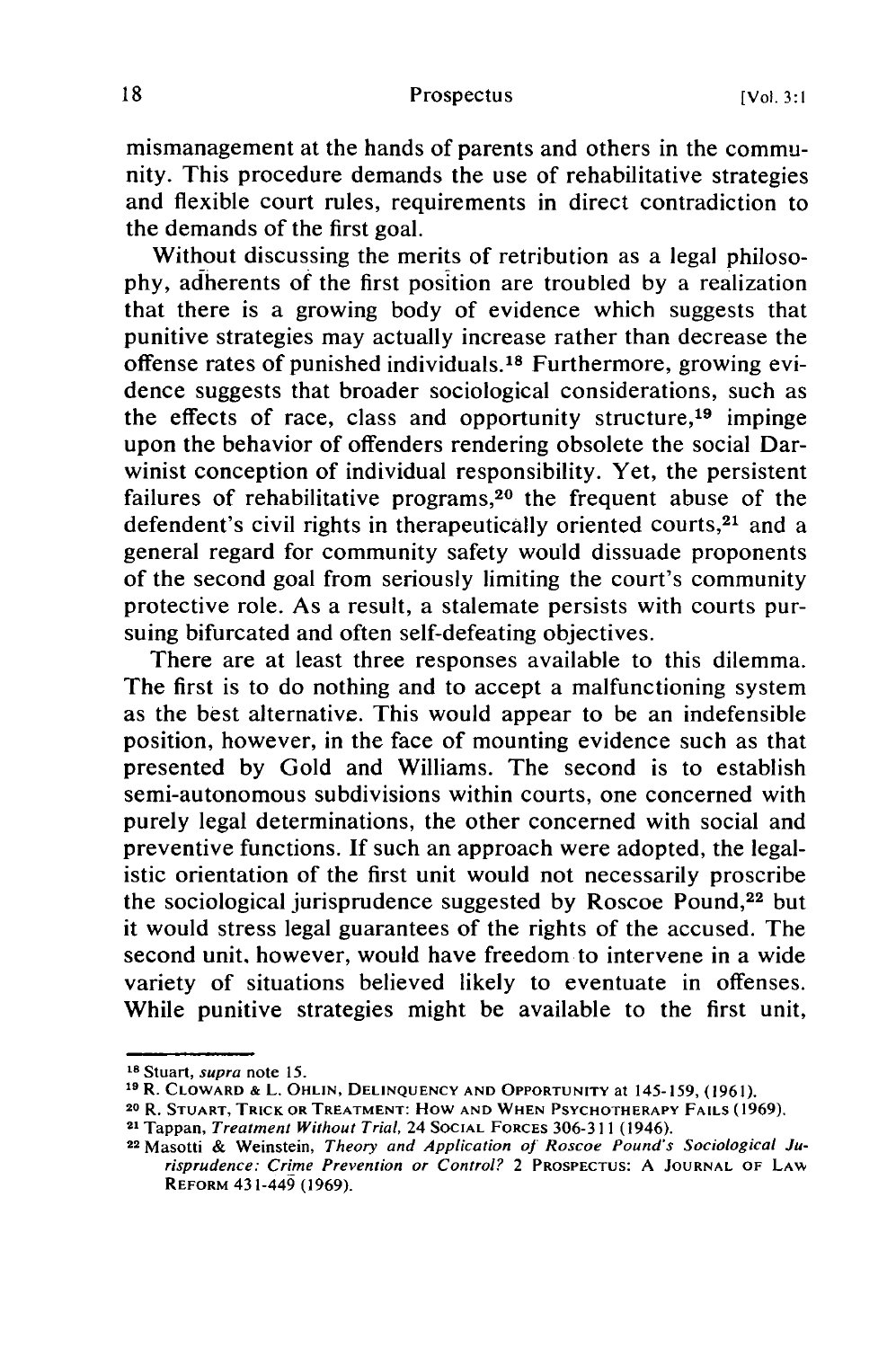intervention technologies adopted by the second unit would have to be positive or "incremental" in nature as they could only be offered on the basis of voluntary participation. Ideally, the two such units would be of unequal size, the smaller unit coping legally with the failures of the therapeutic larger unit.

The third alternative might be the transfer of preventive functions from the court to the other community agencies, with juvenile courts retaining only legal functions. Indeed, the earliest evaluation of juvenile court activities, assessing the first fifteen years of the Illinois experience, suggested that the court structure was ill-suited to the task of early detection and prevention which, it was believed, could more properly be lodged in the schools.<sup>23</sup> Modern reformulation of this alternative might call for the establishment of composite agencies consisting of educational, social welfare, public health and community mental health activities sharing this preventive responsibility through a *single organization.* In this manner, the courts would be freed from the responsibility for community change for which they are not well equipped.<sup>24</sup>

## *B. Organizational Change*

Vinter<sup>25</sup> has clearly identified a second paradox in the position of the juvenile court. While the court is an agency of the state, it is structurally dependent upon the dictates of local communities. Judges are usually popularly elected and must yield to at least some of the dictates of their constituencies regardless of the merits of their demands. Courts are dependent upon county governmental bodies for funds giving these units control over crucial personnel and program matters, while also reducing the likelihood of evaluative research and staff development activities. These factors combine to yield wide variation in the practices of county

**<sup>2</sup>**Eliot (1914) cited **by:** Waite, The Outlook for the Juvenile Court, 105 **ANNALS** 229-242 (1923). 24Tappan, supra note 20 wisely observed that prevention must take place before

delinquent actions occur, not after. In addition, Allen, The Juvenile Court and the limits of Juvenile Justice, **JUVENILE DELINQUENCY:** A BOOK OF **READINGS** 389-398 (1966) wisely observed that the courts are not equipped to solve broad social problems.

**<sup>25</sup>** Vinter, The Juvenile Court as an Institution, TASK FORCE REPORT: **JUVENILE DELIN-QUENCY AND YOUTH** CRIME 84-90 (1967).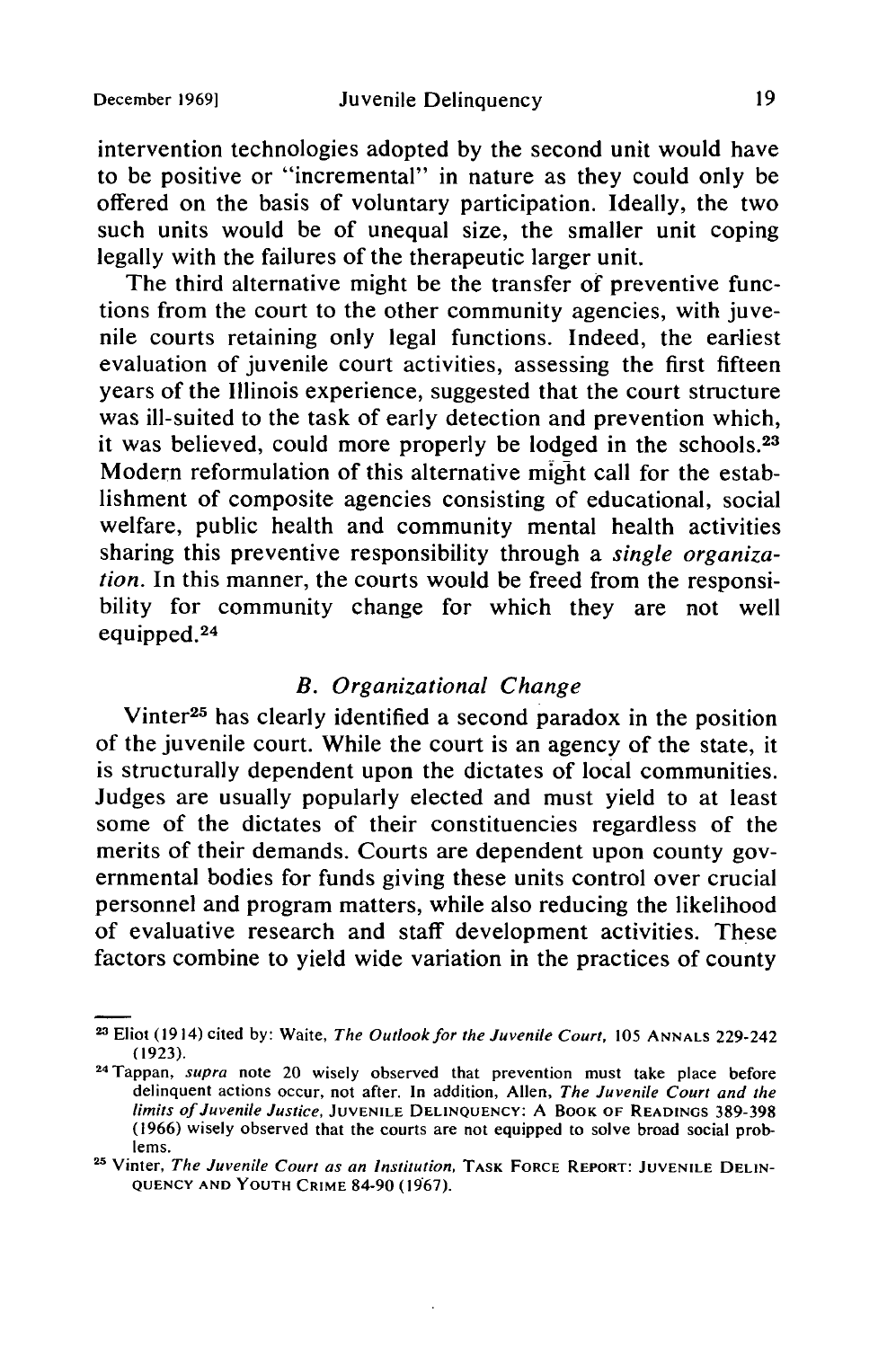courts despite their application of uniform procedural rules. Finally, the division of courts into local units means variegated organizational structures with short chains of command. Movement of personnel laterally or upward is unlikely in such units and therefore talented key middle and upper management personnel commonly leave juvenile court employment in search of more promising opportunities elsewhere.

A means of solving this problem is to centralize the juvenile courts in a state organization with uniform funding policies and personnel procedures. Local control of courts would be lost to a degree. While centralized adult courts preserve a measure of local control through the jury system, this check is rarely found in juvenile justice systems. However, local control will still be possible through the popular election of judges and through the shaping of court activities by interaction with the agencies which both provide referrals for the court and receive youngsters on disposition from the court.

#### *C. Procedural Change*

Current juvenile court practice calls for two complex investigation procedures before a case comes to trial. The first investigation is a court intake function and involves a *pro forma* screening of cases to determine whether sufficient grounds exist for the instigation of subsequent court action. The second investigation calls for a collection of a complex array of information about the adolescent's personal characteristics, his family history, his current behavior in varied social settings and the details of the presenting complaint. These activities typically call upon the skills of varied professionals, such as social workers, psychologists, psychiatrists, lawyers and law enforcement officials, and their end products are often detailed dossiers which are very broad in scope.

This detailed information is collected in the service of the "case attribute" theory of assessment.<sup>26</sup> This approach is premised upon the assumption that the facts of each case are unique and must be assembled in full ideographic detail in order to facilitate sound decisions. There are three serious limitations

**<sup>26</sup>***Id.* at 87.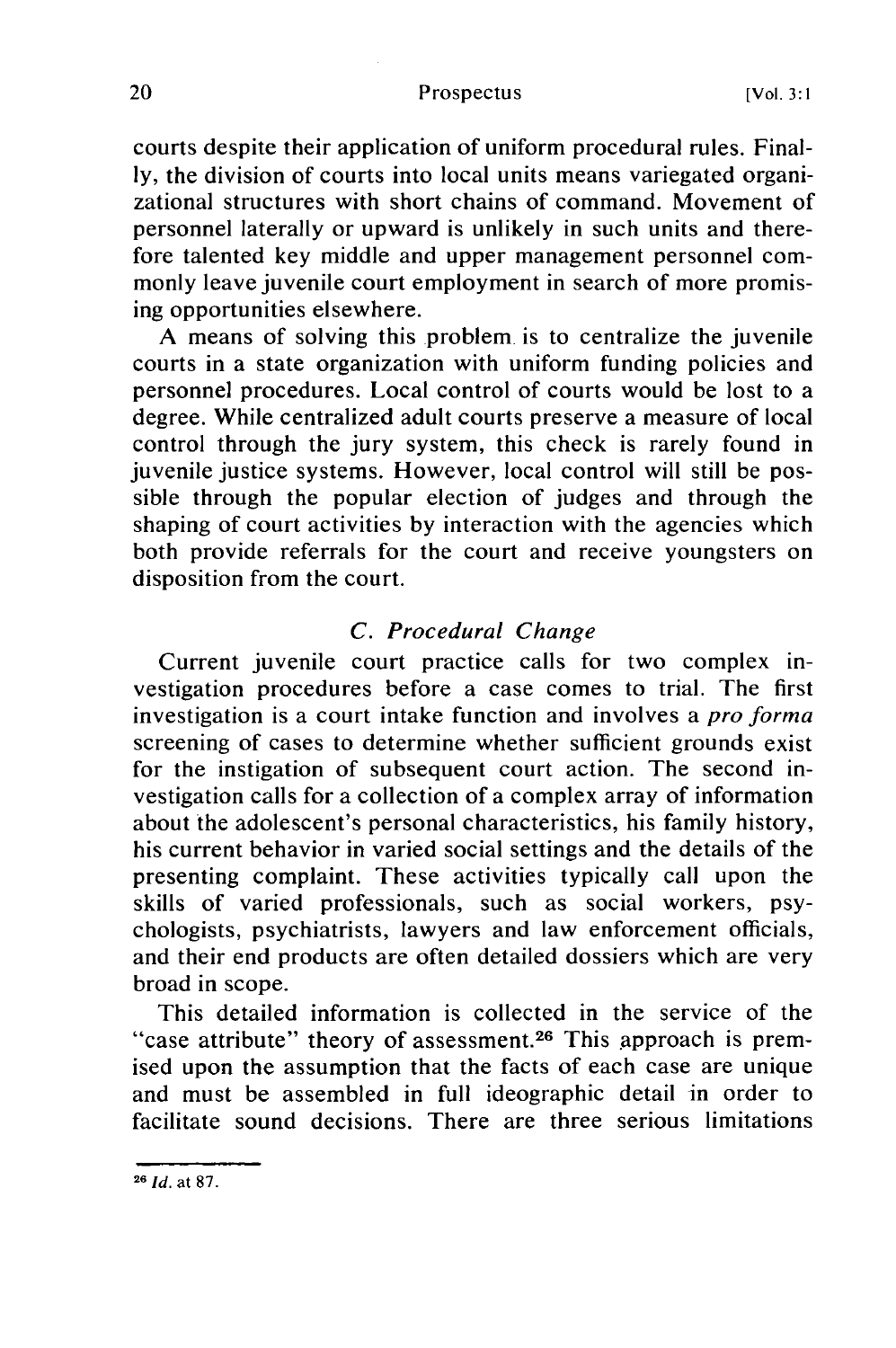which are apparently overlooked in the general acceptance of this approach. First, a study currently being conducted in Los Angeles has indicated that huge amounts of court time are consumed by these investigations. In point of fact, it will probably be shown that investigation consumes more time than all other court activities combined. Second, the approach assumes that a vast array of detail is at least useful in decision making. For this to be true, there must be at least a wide range of dispositional alternatives available to the judge. Judges in juvenile courts, however, are generally limited to dismissal, release with no formal action, or adjudication with probation or institutionalization. When the probation or institutionalization alternatives are chosen, discretion as to techniques used or the duration of treatment typically reside with the custodial agency. Therefore, much of the extensive detail in social histories can at best make a small contribution to the decision-making process. Finally, the collection of case attribute information creates the opportunity for lower eschelon personnel to introduce or withhold vast. amounts of information which distorts rather than facilitates the appropriateness of decisions.<sup>27</sup>

Reckless<sup>28</sup> has proposed the "categoric risk" notion as an alternative to the case attribute method. This approach assumes that the risk of past and future offenses is relatively uniformly distributed within groups exhibiting particular characteristics. Demographic characteristics might be one basis for identifying high-risk populations while another basis might be found in studies of interactional patterns within the families of delinquents. Correlational studies relating delinquency to social class, race and region illustrate the former possibility<sup>29</sup> while the latter possibility is illustrated by Gold's<sup>30</sup> finding that the parents of delinquents use disproportionate amounts of punishment and the author's<sup>31</sup> related finding that both parents and their delinquent teenage children are less likely to use positive influence techniques than are parents and their non-delinquent teenagers.

**<sup>27</sup>**Cohn, *supra* note 14.

**<sup>28</sup>W.** RECKLESS, THE CRIME PROBLEM at 26-42, (2d ed. 1955):

**<sup>29</sup>***See* notes 4-10 *supra.*

**<sup>30</sup>**M. Gold, Punishment, Guilt and Behavior in School, 1958 (unpublished manuscript, Ann Arbor, Michigan: Institute for Social Research).

<sup>&</sup>lt;sup>31</sup> Stuart, Assessment and Change of the Communicational Patterns of Juvenile *Delinquents and their Parents,* **ADVANCES IN BEHAVIOR THERAPY,** (1969) (R. Rubin ed.) in press.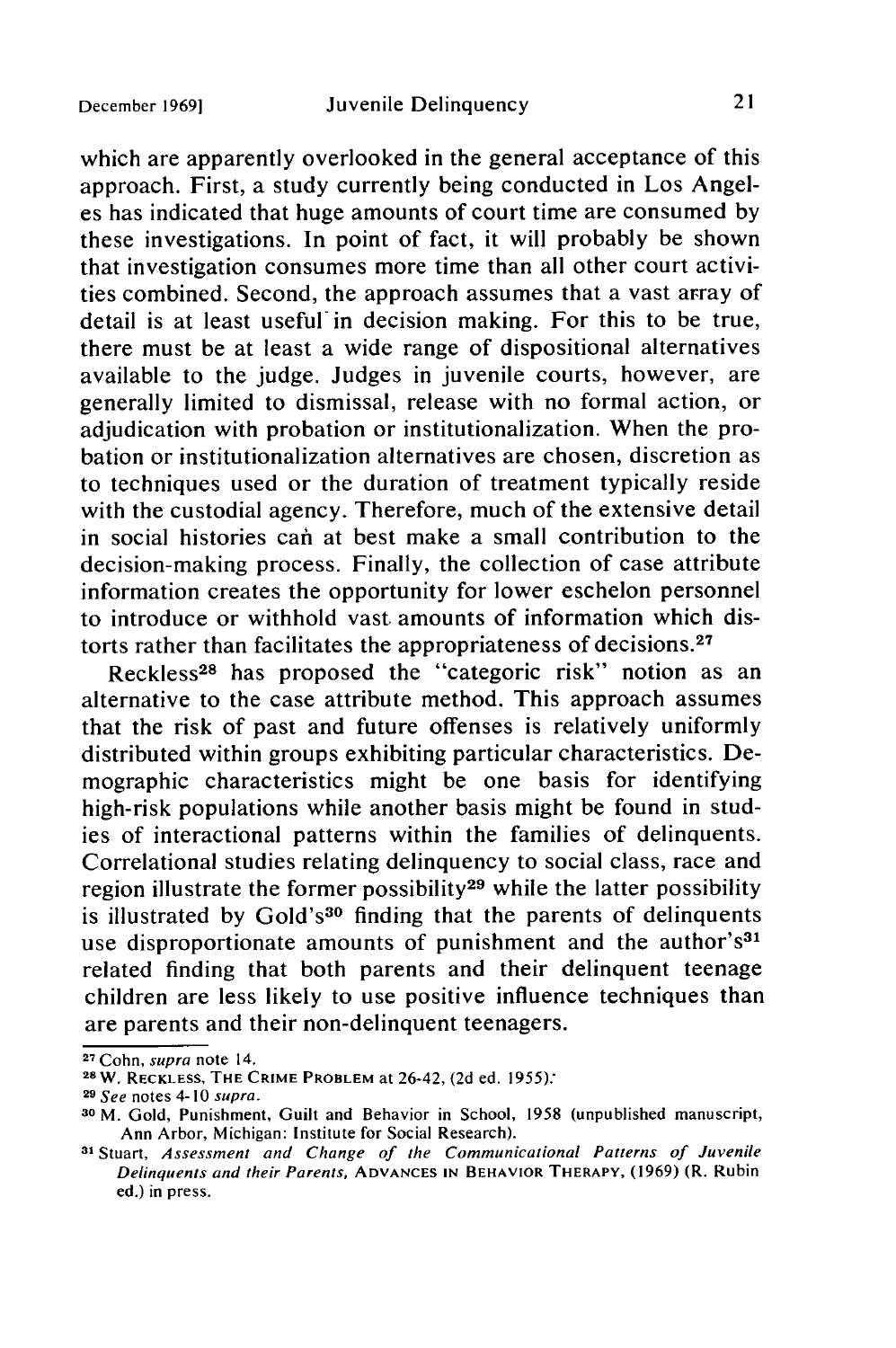To the extent that valid parameters of categoric risk related to intervention procedures can be identified, the present social history-taking practice may be replaced by more action-oriented evaluation procedures. For example, if it is fully established that coercive patterns generally characterize the interactions between delinquents and their parents, then it would be justifiable to offer remedial intervention based upon the assumption without detailed diagnostic study. If this intervention draws upon the currently available technology for promoting behavioral contracts between delinquents and their parents, followed by differential reinforcement of positive social approach strategies, $3<sup>2</sup>$  there is likely to be little resistance on the part of any family member because the method is intrinsically incremental and no one is penalized.

There are at least four advantages of this procedure. First, the lengthy and tedious process of social history taking which retards the onset of treatment will be eliminated in favor of an immediate program of intervention. Second, the judge will have as data for his decisions, an assessment of the functional capabilities of each family member. He will know, for example, the readiness with which each person negotiated compromises with the others as well as ascertaining his capacity to follow through on such agreements. Thus, the judge will have functionally relevant data in place of the static information produced by the current system. Furthermore, the ground work will be laid for the development of more effective and parsimonious intervention strategies which may greatly enhance the efficiency of court operations. Finally, such a procedure would expedite achievement of the extension of the use of pre-trial dispositions as recommended by the President's Commission on Law Enforcement and Administration of Justice.33 This will go far to reducing the logjam in juvenile courts and will permit the courts flexibility of response to emergent needs.

#### **III. Conclusion**

Gold and Williams have presented suggestive evidence in sup-

**<sup>32</sup>**R. Stuart, Behavioral Contracts and the Shaping of 'Seductive' Behavior in Delinquents and Their Families, 1969 (unpublished manuscript, Ann Arbor, Michigan School of Social Work. University of Michigan).

**<sup>33</sup>PRESIDENT'S** COMMISSION **ON** LAW **ENFORCEMENT AND** THE **ADMINISTRATION** OF **JUSTICE, THE CHALLENGE** OF **CRIME IN A FREE SOCIETY (1967).**